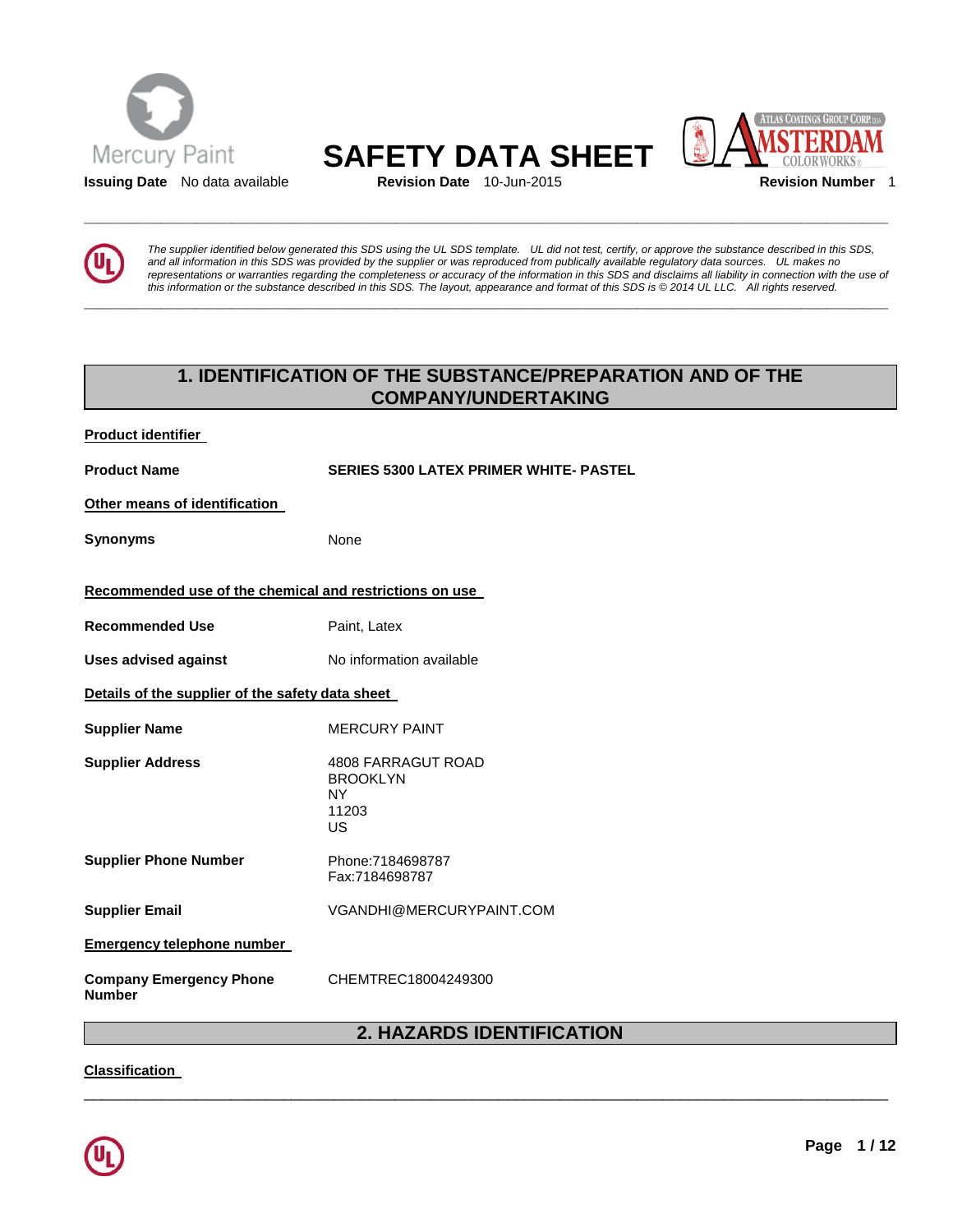This chemical is considered hazardous by the 2012 OSHA Hazard Communication Standard (29 CFR 1910.1200).

| Serious<br>e damage/eve irritation<br>. eve | ′ ategory۔   |
|---------------------------------------------|--------------|
| Germ<br>l mutagenicitv<br>cell              | ∵ategor<br>- |
| Carcinogenicity                             | ′ ategoryس   |

\_\_\_\_\_\_\_\_\_\_\_\_\_\_\_\_\_\_\_\_\_\_\_\_\_\_\_\_\_\_\_\_\_\_\_\_\_\_\_\_\_\_\_\_\_\_\_\_\_\_\_\_\_\_\_\_\_\_\_\_\_\_\_\_\_\_\_\_\_\_\_\_\_\_\_\_\_\_\_\_\_\_\_\_\_\_\_\_\_\_\_\_\_

#### **GHS Label elements, including precautionary statements**

|                                                            |                    |               | <b>Emergency Overview</b> |        |  |                        |
|------------------------------------------------------------|--------------------|---------------|---------------------------|--------|--|------------------------|
| <b>Signal word</b>                                         |                    | <b>Danger</b> |                           |        |  |                        |
| <b>Hazard Statements</b>                                   |                    |               |                           |        |  |                        |
| Causes serious eye irritation<br>May cause genetic defects |                    |               |                           |        |  |                        |
| Suspected of causing cancer                                |                    |               |                           |        |  |                        |
|                                                            |                    |               |                           |        |  |                        |
|                                                            |                    |               |                           |        |  |                        |
|                                                            |                    |               |                           |        |  |                        |
|                                                            |                    |               |                           |        |  |                        |
|                                                            |                    |               |                           |        |  |                        |
| Appearance                                                 | White to off-white |               | <b>Physical state</b>     | Liquid |  | Odor No data available |

# **Precautionary Statements - Prevention**

Obtain special instructions before use

Do not handle until all safety precautions have been read and understood

Use personal protective equipment as required

Wash face, hands and any exposed skin thoroughly after handling

Wear eye/face protection

#### **Precautionary Statements - Response**

IF exposed or concerned: Get medical advice/attention

### **Eyes**

IF IN EYES: Rinse cautiously with water for several minutes. Remove contact lenses, if present and easy to do. Continue rinsing If eye irritation persists: Get medical advice/attention

\_\_\_\_\_\_\_\_\_\_\_\_\_\_\_\_\_\_\_\_\_\_\_\_\_\_\_\_\_\_\_\_\_\_\_\_\_\_\_\_\_\_\_\_\_\_\_\_\_\_\_\_\_\_\_\_\_\_\_\_\_\_\_\_\_\_\_\_\_\_\_\_\_\_\_\_\_\_\_\_\_\_\_\_\_\_\_\_\_\_\_\_\_

### **Precautionary Statements - Storage**

Store locked up

**Precautionary Statements - Disposal** Dispose of contents/container to an approved waste disposal plant

# **Hazards not otherwise classified (HNOC)**

Not applicable

### **Unknown Toxicity**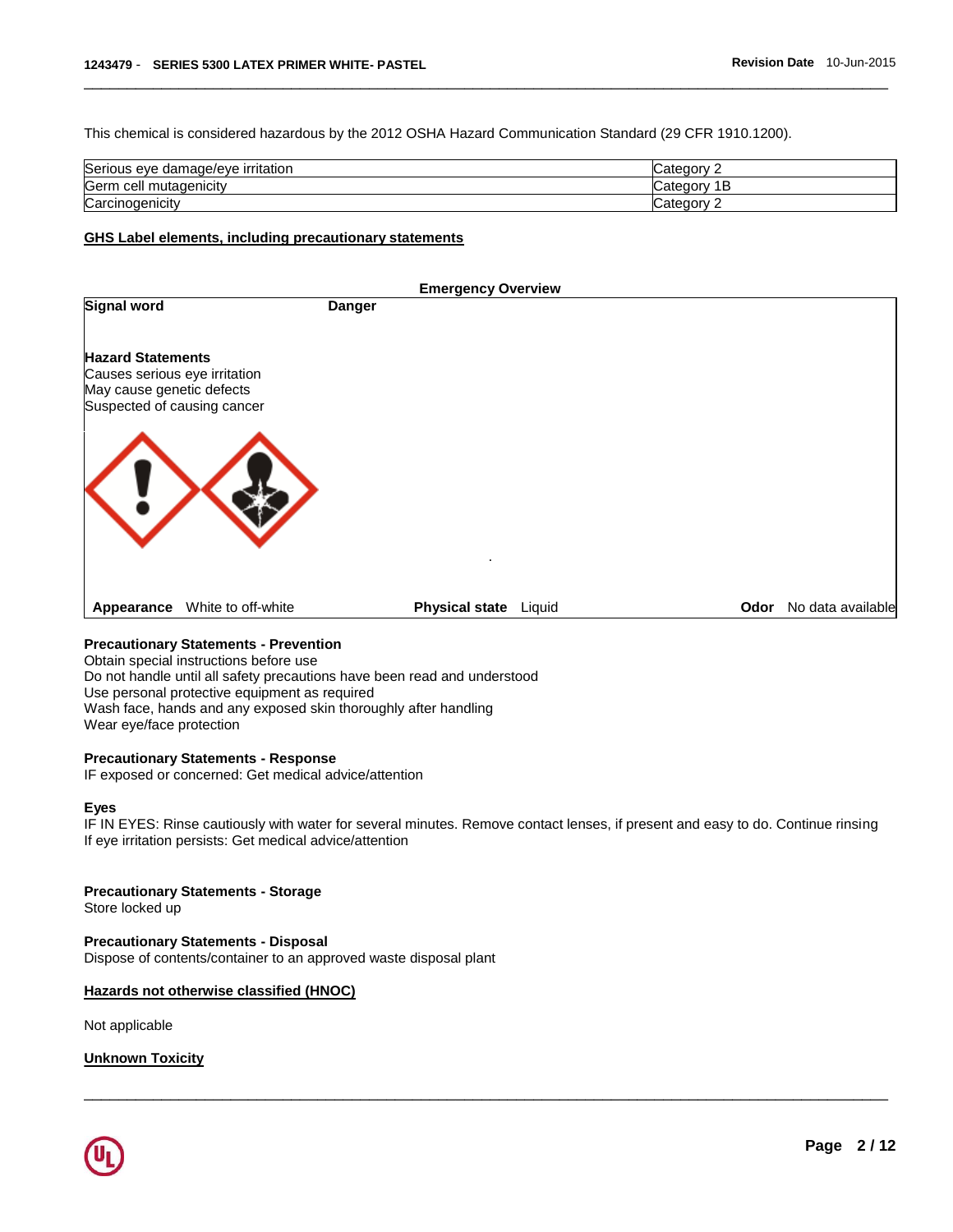35.0362% of the mixture consists of ingredient(s) of unknown toxicity

### **Other information**

.

No information available

# **Interactions with Other Chemicals**

No information available.

# **3. COMPOSITION/INFORMATION ON INGREDIENTS**

\_\_\_\_\_\_\_\_\_\_\_\_\_\_\_\_\_\_\_\_\_\_\_\_\_\_\_\_\_\_\_\_\_\_\_\_\_\_\_\_\_\_\_\_\_\_\_\_\_\_\_\_\_\_\_\_\_\_\_\_\_\_\_\_\_\_\_\_\_\_\_\_\_\_\_\_\_\_\_\_\_\_\_\_\_\_\_\_\_\_\_\_\_

| <b>Chemical Name</b>                           | <b>CAS No</b> | Weight-%  | <b>Trade Secret</b> |
|------------------------------------------------|---------------|-----------|---------------------|
| Limestone                                      | 1317-65-3     | $10 - 30$ |                     |
| Titanium dioxide                               | 13463-67-7    | $5 - 10$  | ÷                   |
| Kaolin                                         | 1332-58-7     | $5 - 10$  |                     |
| Vinyl acetate                                  | 108-05-4      | $5 - 10$  |                     |
| <b>Hydrous Alum Silicates</b>                  | 1332-58-7     | $1 - 5$   | ÷                   |
| Propylene Glycol                               | $57 - 55 - 6$ | 1 - 5     |                     |
| Polyethylene glycol branched nonylphenyl ether | 68412-54-4    | $0.1 - 1$ |                     |
| Mineral Spirits (Rule 66)                      | 8052-41-3     | $0.1 - 1$ | ÷                   |

\*The exact percentage (concentration) of composition has been withheld as a trade secret

# **4. FIRST AID MEASURES**

## **First aid measures**

| Eye contact         | Rinse immediately with plenty of water, also under the eyelids, for at least 15<br>minutes. Remove contact lenses, if present and easy to do. Continue rinsing.<br>Keep eye wide open while rinsing. Do not rub affected area. Get medical attention<br>if irritation develops and persists. |
|---------------------|----------------------------------------------------------------------------------------------------------------------------------------------------------------------------------------------------------------------------------------------------------------------------------------------|
| <b>Skin contact</b> | Wash with soap and water.                                                                                                                                                                                                                                                                    |
| <b>Inhalation</b>   | Remove to fresh air.                                                                                                                                                                                                                                                                         |
| Ingestion           | Rinse mouth immediately and drink plenty of water. Never give anything by mouth<br>to an unconscious person. Do NOT induce vomiting. Call a physician.                                                                                                                                       |

\_\_\_\_\_\_\_\_\_\_\_\_\_\_\_\_\_\_\_\_\_\_\_\_\_\_\_\_\_\_\_\_\_\_\_\_\_\_\_\_\_\_\_\_\_\_\_\_\_\_\_\_\_\_\_\_\_\_\_\_\_\_\_\_\_\_\_\_\_\_\_\_\_\_\_\_\_\_\_\_\_\_\_\_\_\_\_\_\_\_\_\_\_

# **Most important symptoms and effects, both acute and delayed**

**Most Important Symptoms and**  Burning sensation. **Effects** 

**Indication of any immediate medical attention and special treatment needed**

**Notes to Physician**  Treat symptomatically.

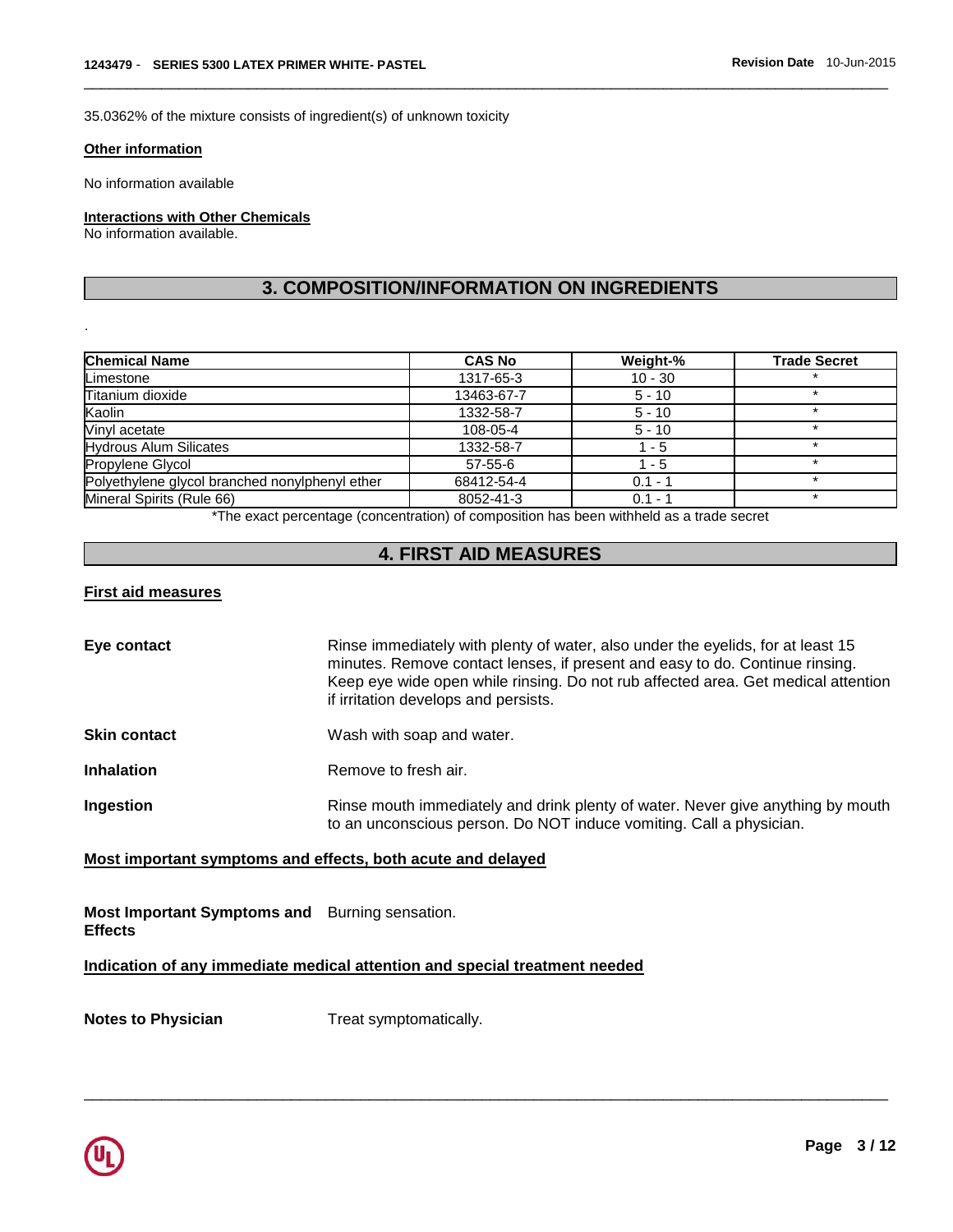# **5. FIRE-FIGHTING MEASURES**

\_\_\_\_\_\_\_\_\_\_\_\_\_\_\_\_\_\_\_\_\_\_\_\_\_\_\_\_\_\_\_\_\_\_\_\_\_\_\_\_\_\_\_\_\_\_\_\_\_\_\_\_\_\_\_\_\_\_\_\_\_\_\_\_\_\_\_\_\_\_\_\_\_\_\_\_\_\_\_\_\_\_\_\_\_\_\_\_\_\_\_\_\_

# **Suitable Extinguishing Media**

Use extinguishing measures that are appropriate to local circumstances and the surrounding environment.

### **Unsuitable extinguishing media**

CAUTION: Use of water spray when fighting fire may be inefficient.

# **Specific hazards arising from the chemical**

No information available.

**Uniform Fire Code State State Initiant: Liquid** Combustible Liquid: III-B

**Hazardous Combustion Products** Carbon oxides. Carbon monoxide. Carbon dioxide (CO <sup>2</sup>).

# **Explosion Data Sensitivity to Mechanical Impact No.**

**Sensitivity to Static Discharge Mo.** 

#### **Protective equipment and precautions for firefighters**

As in any fire, wear self-contained breathing apparatus pressure-demand, MSHA/NIOSH (approved or equivalent) and full protective gear.

# **6. ACCIDENTAL RELEASE MEASURES**

### **Personal precautions, protective equipment and emergency procedures**

| <b>Personal precautions</b>                          | Avoid contact with skin, eyes or clothing. Use personal protective equipment as required.   |
|------------------------------------------------------|---------------------------------------------------------------------------------------------|
| <b>Other Information</b>                             | Refer to protective measures listed in Sections 7 and 8.                                    |
| <b>Environmental precautions</b>                     |                                                                                             |
| <b>Environmental precautions</b>                     | Refer to protective measures listed in Sections 7 and 8.                                    |
| Methods and material for containment and cleaning up |                                                                                             |
| <b>Methods for containment</b>                       | Prevent further leakage or spillage if safe to do so.                                       |
| Methods for cleaning up                              | Pick up and transfer to properly labeled containers. Soak up with inert absorbent material. |

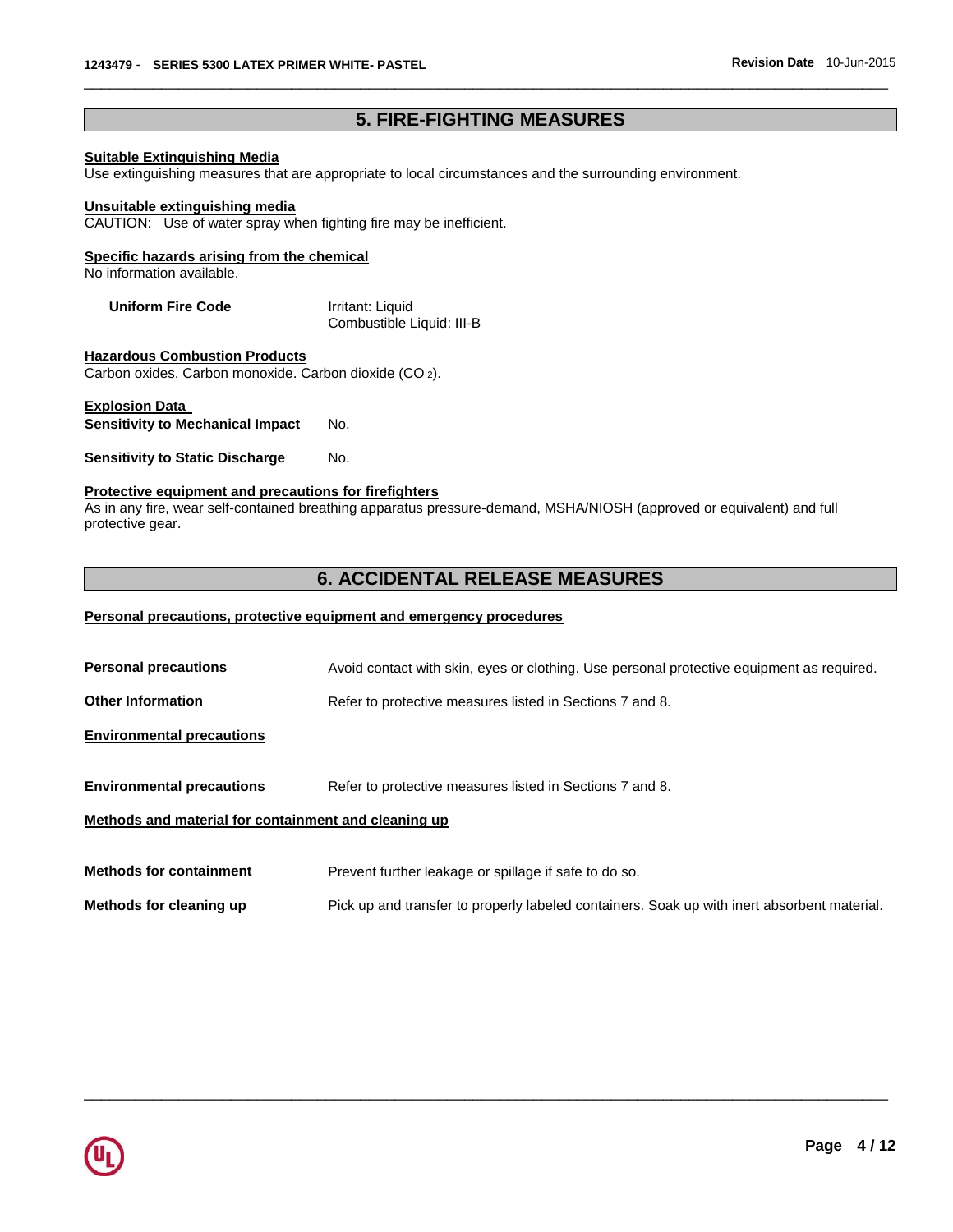# **7. HANDLING AND STORAGE**

\_\_\_\_\_\_\_\_\_\_\_\_\_\_\_\_\_\_\_\_\_\_\_\_\_\_\_\_\_\_\_\_\_\_\_\_\_\_\_\_\_\_\_\_\_\_\_\_\_\_\_\_\_\_\_\_\_\_\_\_\_\_\_\_\_\_\_\_\_\_\_\_\_\_\_\_\_\_\_\_\_\_\_\_\_\_\_\_\_\_\_\_\_

### **Precautions for safe handling**

| <b>Handling</b>                                              | Handle in accordance with good industrial hygiene and safety practice. Avoid contact with<br>skin, eyes or clothing. Do not eat, drink or smoke when using this product. Take off<br>contaminated clothing and wash before reuse. |
|--------------------------------------------------------------|-----------------------------------------------------------------------------------------------------------------------------------------------------------------------------------------------------------------------------------|
| Conditions for safe storage, including any incompatibilities |                                                                                                                                                                                                                                   |
| <b>Storage</b>                                               | Keep containers tightly closed in a dry, cool and well-ventilated place. Store locked up.                                                                                                                                         |
| <b>Incompatible Products</b>                                 | Acid chlorides. Acid anhydrides. Chloroformates. Strong oxidizing agents. Strong reducing<br>agents.                                                                                                                              |

# **8. EXPOSURE CONTROLS/PERSONAL PROTECTION**

### **Control parameters**

### **Exposure Guidelines**

| <b>Chemical Name</b>          | <b>ACGIH TLV</b>                            | <b>OSHA PEL</b>                           | <b>NIOSH IDLH</b>                                |
|-------------------------------|---------------------------------------------|-------------------------------------------|--------------------------------------------------|
| Limestone                     |                                             | TWA: 15 mg/m $3$                          | TWA: 5 mg/m <sup>3</sup> respirable dust         |
| 1317-65-3                     |                                             | TWA: $5 \text{ mg/m}^3$                   | TWA: 10 mg/m <sup>3</sup> total dust             |
|                               |                                             | (vacated) TWA: $15 \text{ mg/m}^3$        |                                                  |
|                               |                                             | (vacated) TWA: 5 mg/m <sup>3</sup>        |                                                  |
| Titanium dioxide              | TWA: $10 \text{ mg/m}^3$                    | TWA: 15 mg/m <sup>3</sup> total dust      | IDLH: 5000 mg/m <sup>3</sup>                     |
| 13463-67-7                    |                                             | (vacated) TWA: $10 \text{ mg/m}^3$ total  |                                                  |
|                               |                                             | dust                                      |                                                  |
| Kaolin                        | TWA: 2 mg/m <sup>3</sup> particulate matter | TWA: $15 \text{ mg/m}^3$<br>total dust    | TWA: $10 \text{ mg/m}^3$<br>total dust           |
| 1332-58-7                     | containing no asbestos and <1%              | TWA: $5 \text{ mg/m}^3$ respirable        | TWA: $5 \text{ mg/m}^3$<br>respirable dust       |
|                               | crystalline silica, respirable              | fraction                                  |                                                  |
|                               | fraction                                    | (vacated) TWA: $10 \text{ mg/m}^3$ total  |                                                  |
|                               |                                             | dust                                      |                                                  |
|                               |                                             | (vacated) TWA: 5 mg/m <sup>3</sup>        |                                                  |
|                               |                                             | respirable fraction                       |                                                  |
| Vinyl acetate                 | STEL: 15 ppm                                | (vacated) TWA: 10 ppm                     | 15 min<br>Ceiling: 4 ppm                         |
| 108-05-4                      | TWA: 10 ppm                                 | (vacated) TWA: $30 \text{ mg/m}^3$        | Ceiling: $15 \text{ mg/m}^3$<br>$15 \text{ min}$ |
|                               |                                             | (vacated) STEL: 20 ppm                    |                                                  |
|                               |                                             | (vacated) STEL: 60 mg/m <sup>3</sup>      |                                                  |
| <b>Hydrous Alum Silicates</b> | TWA: 2 mg/m <sup>3</sup> particulate matter | TWA: $15 \text{ mg/m}^3$ total dust       | TWA: $10 \text{ mg/m}^3$<br>total dust           |
| 1332-58-7                     | containing no asbestos and <1%              | TWA: 5 mg/m <sup>3</sup> respirable       | TWA: $5 \text{ mg/m}^3$<br>respirable dust       |
|                               | crystalline silica, respirable              | fraction                                  |                                                  |
|                               | fraction                                    | (vacated) TWA: 10 mg/m <sup>3</sup> total |                                                  |
|                               |                                             | dust                                      |                                                  |
|                               |                                             | (vacated) TWA: $5 \text{ mg/m}^3$         |                                                  |
|                               |                                             | respirable fraction                       |                                                  |
| Mineral Spirits (Rule 66)     | TWA: 100 ppm                                | TWA: 500 ppm                              | IDLH: 20000 mg/m <sup>3</sup>                    |
| 8052-41-3                     |                                             | TWA: 2900 mg/m <sup>3</sup>               | Ceiling: $1800$ mg/m <sup>3</sup><br>15 min      |
|                               |                                             | (vacated) TWA: 100 ppm                    | TWA: $350 \text{ mg/m}^3$                        |
|                               |                                             | (vacated) TWA: 525 mg/m $3$               |                                                  |

*ACGIH TLV: American Conference of Governmental Industrial Hygienists - Threshold Limit Value OSHA PEL: Occupational Safety and Health Administration - Permissible Exposure Limits Immediately Dangerous to Life or Health* 

\_\_\_\_\_\_\_\_\_\_\_\_\_\_\_\_\_\_\_\_\_\_\_\_\_\_\_\_\_\_\_\_\_\_\_\_\_\_\_\_\_\_\_\_\_\_\_\_\_\_\_\_\_\_\_\_\_\_\_\_\_\_\_\_\_\_\_\_\_\_\_\_\_\_\_\_\_\_\_\_\_\_\_\_\_\_\_\_\_\_\_\_\_

**Other Exposure Guidelines** Vacated limits revoked by the Court of Appeals decision in AFL-CIO v. OSHA, 965 F.2d 962 (11th Cir., 1992) See section 15 for national exposure control parameters

### **Appropriate engineering controls**

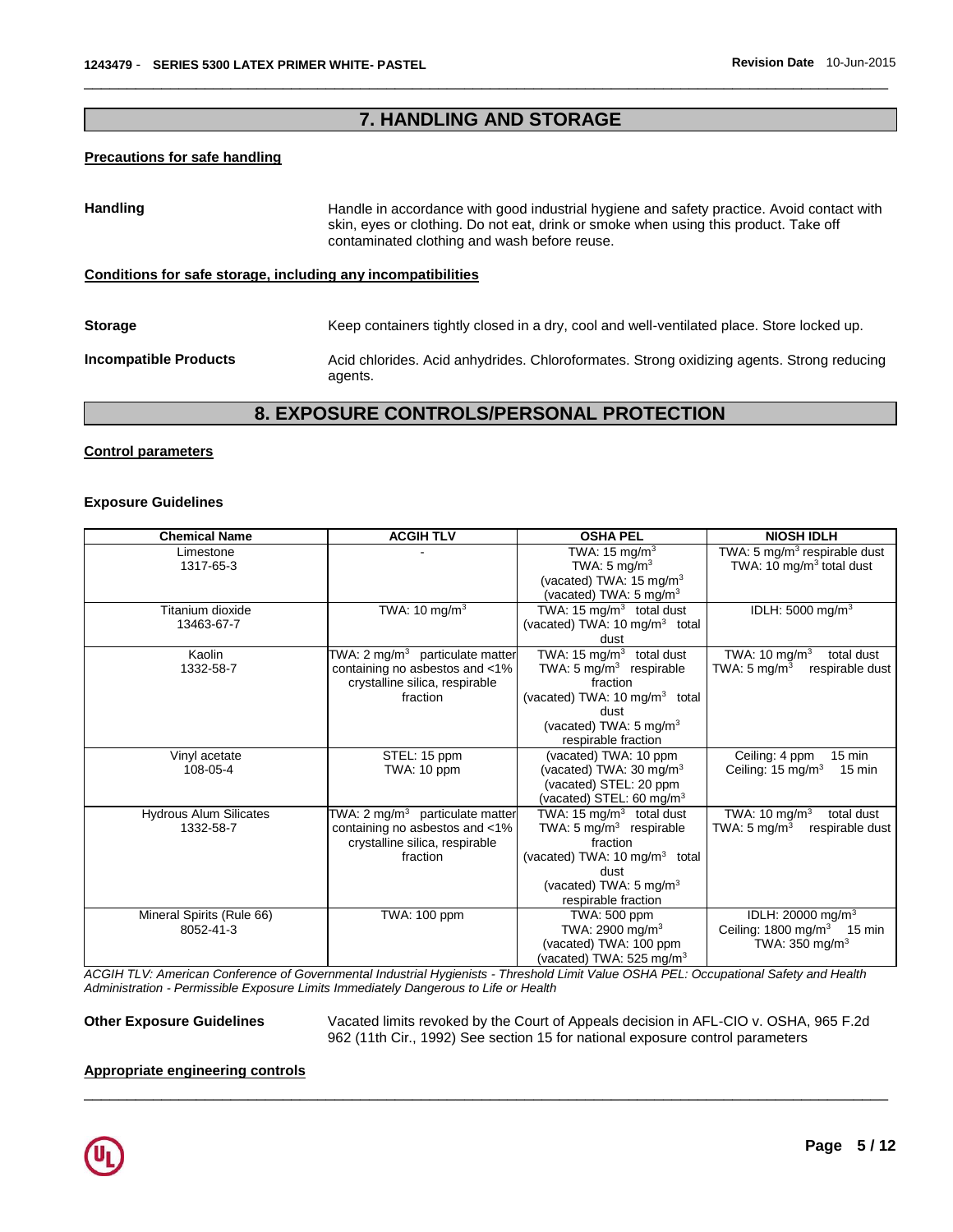| <b>Engineering Measures</b>                                           | Showers<br>Eyewash stations<br>Ventilation systems |
|-----------------------------------------------------------------------|----------------------------------------------------|
| Individual protection measures, such as personal protective equipment |                                                    |

| <b>Eye/face protection</b>    | If splashes are likely to occur:. Wear safety glasses with side shields (or goggles). None<br>required for consumer use.                                                                                                                                                                          |
|-------------------------------|---------------------------------------------------------------------------------------------------------------------------------------------------------------------------------------------------------------------------------------------------------------------------------------------------|
| Skin and body protection      | Wear protective gloves and protective clothing.                                                                                                                                                                                                                                                   |
| <b>Respiratory protection</b> | No protective equipment is needed under normal use conditions. If exposure limits are<br>exceeded or irritation is experienced, ventilation and evacuation may be required.                                                                                                                       |
| <b>Hygiene Measures</b>       | Handle in accordance with good industrial hygiene and safety practice. Avoid contact with<br>skin, eyes or clothing. Wear suitable gloves and eye/face protection. Do not eat, drink or<br>smoke when using this product. Wash hands before breaks and immediately after handling<br>the product. |

\_\_\_\_\_\_\_\_\_\_\_\_\_\_\_\_\_\_\_\_\_\_\_\_\_\_\_\_\_\_\_\_\_\_\_\_\_\_\_\_\_\_\_\_\_\_\_\_\_\_\_\_\_\_\_\_\_\_\_\_\_\_\_\_\_\_\_\_\_\_\_\_\_\_\_\_\_\_\_\_\_\_\_\_\_\_\_\_\_\_\_\_\_

# **9. PHYSICAL AND CHEMICAL PROPERTIES**

### **Physical and Chemical Properties**

| <b>Physical state</b>                                   | Liquid                   |                       |                          |
|---------------------------------------------------------|--------------------------|-----------------------|--------------------------|
| Appearance                                              | White to colors          | Odor                  | No data available        |
| Color                                                   | No information available | <b>Odor Threshold</b> | No information available |
| <b>Property</b>                                         | Values                   | Remarks Method        |                          |
| pH                                                      | $8+$                     | None known            |                          |
| Melting / freezing point                                | No data available        | None known            |                          |
| Boiling point / boiling range                           | >37.78 C (>100 F)        | None known            |                          |
| <b>Flash Point</b>                                      | $>94$ C / $>201$ F       | None known            |                          |
| <b>Evaporation Rate</b>                                 | No data available        | None known            |                          |
| Flammability (solid, gas)                               | No data available        | None known            |                          |
| <b>Flammability Limit in Air</b>                        |                          |                       |                          |
| <b>Upper flammability limit</b>                         | No data available        |                       |                          |
| Lower flammability limit                                | No data available        |                       |                          |
| Vapor pressure                                          | No data available        | None known            |                          |
| Vapor density                                           | No data available        | None known            |                          |
| <b>Specific Gravity</b>                                 | 1.404                    | None known            |                          |
| <b>Water Solubility</b>                                 | Soluble in water         | None known            |                          |
| Solubility in other solvents                            | No data available        | None known            |                          |
| Partition coefficient: n-octanol/waterNo data available |                          | None known            |                          |
| <b>Autoignition temperature</b>                         | No data available        | None known            |                          |
| <b>Decomposition temperature</b>                        | No data available        | None known            |                          |
| <b>Kinematic viscosity</b>                              | No data available        | None known            |                          |
| <b>Dynamic viscosity</b>                                | No data available        | None known            |                          |
| <b>Explosive properties</b>                             | No data available        |                       |                          |
| <b>Oxidizing properties</b>                             | No data available        |                       |                          |
| <b>Other Information</b>                                |                          |                       |                          |

\_\_\_\_\_\_\_\_\_\_\_\_\_\_\_\_\_\_\_\_\_\_\_\_\_\_\_\_\_\_\_\_\_\_\_\_\_\_\_\_\_\_\_\_\_\_\_\_\_\_\_\_\_\_\_\_\_\_\_\_\_\_\_\_\_\_\_\_\_\_\_\_\_\_\_\_\_\_\_\_\_\_\_\_\_\_\_\_\_\_\_\_\_

**Particle Size No data available** 

**Softening Point No data available**<br>**VOC Content (%)** 66.84% (V/V), 47.5 **VOC Content (%)** 66.84% (V/V), 47.54% (V/w)

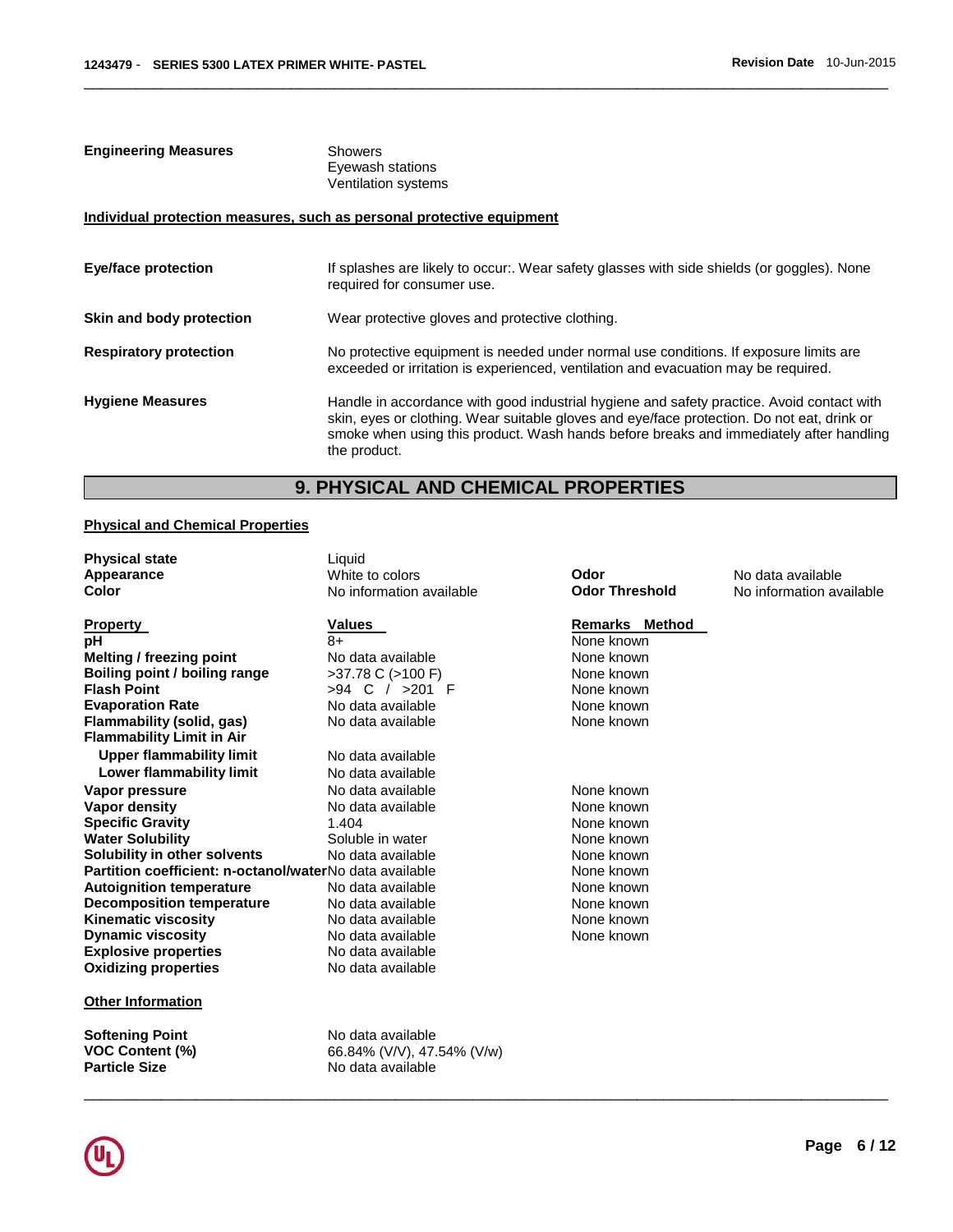#### **Particle Size Distribution**

# **10. STABILITY AND REACTIVITY**

\_\_\_\_\_\_\_\_\_\_\_\_\_\_\_\_\_\_\_\_\_\_\_\_\_\_\_\_\_\_\_\_\_\_\_\_\_\_\_\_\_\_\_\_\_\_\_\_\_\_\_\_\_\_\_\_\_\_\_\_\_\_\_\_\_\_\_\_\_\_\_\_\_\_\_\_\_\_\_\_\_\_\_\_\_\_\_\_\_\_\_\_\_

### **Reactivity**

No data available.

#### **Chemical stability**

Stable under recommended storage conditions. **Possibility of Hazardous Reactions** None under normal processing. **Hazardous Polymerization** Hazardous polymerization does not occur.

# **Conditions to avoid**

None known based on information supplied. **Incompatible materials** Acid chlorides. Acid anhydrides. Chloroformates. Strong oxidizing agents. Strong reducing agents. **Hazardous Decomposition Products** Carbon oxides. Carbon monoxide. Carbon dioxide (CO2).

# **11. TOXICOLOGICAL INFORMATION**

# **Information on likely routes of exposure**

### **Product Information** .

| <b>Inhalation</b>   | Specific test data for the substance or mixture is not available. May cause irritation of<br>respiratory tract.                                                                                             |
|---------------------|-------------------------------------------------------------------------------------------------------------------------------------------------------------------------------------------------------------|
| Eye contact         | Specific test data for the substance or mixture is not available. Causes serious eye<br>irritation. (based on components). May cause redness, itching, and pain.                                            |
| <b>Skin contact</b> | Specific test data for the substance or mixture is not available. May cause irritation.<br>Prolonged contact may cause redness and irritation.                                                              |
| Ingestion           | Specific test data for the substance or mixture is not available. Ingestion may cause<br>irritation to mucous membranes. Ingestion may cause gastrointestinal irritation, nausea,<br>vomiting and diarrhea. |

### **Component Information**

| <b>Chemical Name</b>                                            | Oral LD50                | <b>Dermal LD50</b>          | <b>Inhalation LC50</b>                                                 |
|-----------------------------------------------------------------|--------------------------|-----------------------------|------------------------------------------------------------------------|
| Titanium dioxide<br>13463-67-7                                  | (Rat)<br>> 10000 mg/kg   |                             |                                                                        |
| Vinyl acetate<br>108-05-4                                       | (Rat)<br>= 2920 mg/kg    | (Rabbit)<br>= 2320 mg/kg    | = 11400 mg/m <sup>3</sup><br>$(Rat)$ 4 h = 11.4<br>$(Rat)$ 4 h<br>mq/L |
| Propylene Glycol<br>57-55-6                                     | $= 20000$ mg/kg<br>(Rat) | (Rabbit)<br>$= 20800$ mg/kg |                                                                        |
| Polyethylene glycol branched<br>nonylphenyl ether<br>68412-54-4 |                          | (Rabbit)<br>= 1780 µL/kq    | -                                                                      |

\_\_\_\_\_\_\_\_\_\_\_\_\_\_\_\_\_\_\_\_\_\_\_\_\_\_\_\_\_\_\_\_\_\_\_\_\_\_\_\_\_\_\_\_\_\_\_\_\_\_\_\_\_\_\_\_\_\_\_\_\_\_\_\_\_\_\_\_\_\_\_\_\_\_\_\_\_\_\_\_\_\_\_\_\_\_\_\_\_\_\_\_\_

### **Information on toxicological effects**

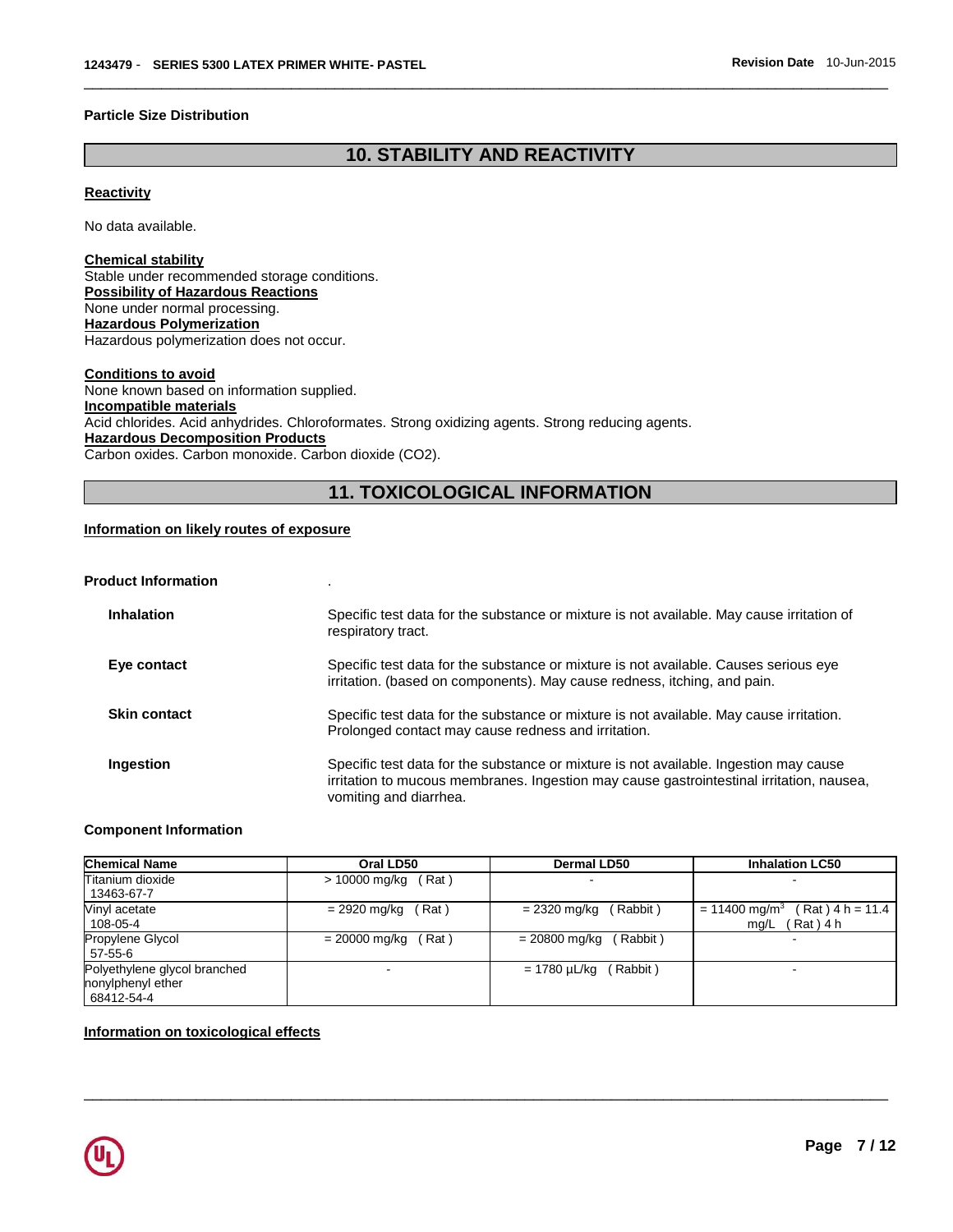**Symptoms May cause redness and tearing of the eyes.** 

# **Delayed and immediate effects as well as chronic effects from short and long-term exposure**

| Sensitization     | No information available.                                                                |
|-------------------|------------------------------------------------------------------------------------------|
| Mutaqenic Effects | There is no data available for this product. Contains a known or suspected mutagen.      |
| Carcinogenicity   | The table below indicates whether each agency has listed any ingredient as a carcinogen. |

\_\_\_\_\_\_\_\_\_\_\_\_\_\_\_\_\_\_\_\_\_\_\_\_\_\_\_\_\_\_\_\_\_\_\_\_\_\_\_\_\_\_\_\_\_\_\_\_\_\_\_\_\_\_\_\_\_\_\_\_\_\_\_\_\_\_\_\_\_\_\_\_\_\_\_\_\_\_\_\_\_\_\_\_\_\_\_\_\_\_\_\_\_

| <b>Chemical Name</b> | ACGIH | <b>IARC</b> | <b>NTP</b> | <b>OSHA</b> |
|----------------------|-------|-------------|------------|-------------|
| Titanium dioxide     |       | Group 2B    |            |             |
| 13463-67-7           |       |             |            |             |
| Vinyl acetate        | A3    | Group 2B    |            |             |
| 108-05-4             |       |             |            |             |

*ACGIH (American Conference of Governmental Industrial Hygienists) A3 - Animal Carcinogen IARC (International Agency for Research on Cancer) Group 2B - Possibly Carcinogenic to Humans OSHA (Occupational Safety and Health Administration of the US Department of Labor) X - Present* 

| <b>Reproductive toxicity</b>    | No information available.                                                                                                                                                                                                                                                                                                                   |
|---------------------------------|---------------------------------------------------------------------------------------------------------------------------------------------------------------------------------------------------------------------------------------------------------------------------------------------------------------------------------------------|
| <b>STOT - single exposure</b>   | No information available.                                                                                                                                                                                                                                                                                                                   |
| <b>STOT - repeated exposure</b> | No information available.                                                                                                                                                                                                                                                                                                                   |
| <b>Chronic Toxicity</b>         | No known effect based on information supplied. Contains a known or suspected mutagen.<br>Possible risk of irreversible effects. Contains a known or suspected carcinogen. Titanium<br>dioxide has been classified by the International Agency for Research on Cancer (IARC) as<br>possibly carcinogenic to humans (Group 2B) by inhalation. |
| <b>Target Organ Effects</b>     | Eyes. May affect the genetic material in germ cells (sperm and eggs). Respiratory system.<br>Skin. Gastrointestinal tract (GI). Lungs.                                                                                                                                                                                                      |
| <b>Aspiration Hazard</b>        | No information available.                                                                                                                                                                                                                                                                                                                   |

\_\_\_\_\_\_\_\_\_\_\_\_\_\_\_\_\_\_\_\_\_\_\_\_\_\_\_\_\_\_\_\_\_\_\_\_\_\_\_\_\_\_\_\_\_\_\_\_\_\_\_\_\_\_\_\_\_\_\_\_\_\_\_\_\_\_\_\_\_\_\_\_\_\_\_\_\_\_\_\_\_\_\_\_\_\_\_\_\_\_\_\_\_

# **Numerical measures of toxicity Product Information**

#### **The following values are calculated based on chapter 3.1 of the GHS document**

**ATEmix (oral)** 16,972.00 mg/kg **ATEmix (dermal)** 17,466.00 mg/kg (ATE) **ATEmix (inhalation-gas)** 34,539.00 ppm (4 hr) **ATEmix (inhalation-dust/mist)** 11.51 mg/l **ATEmix (inhalation-vapor)** 84.00 ATEmix

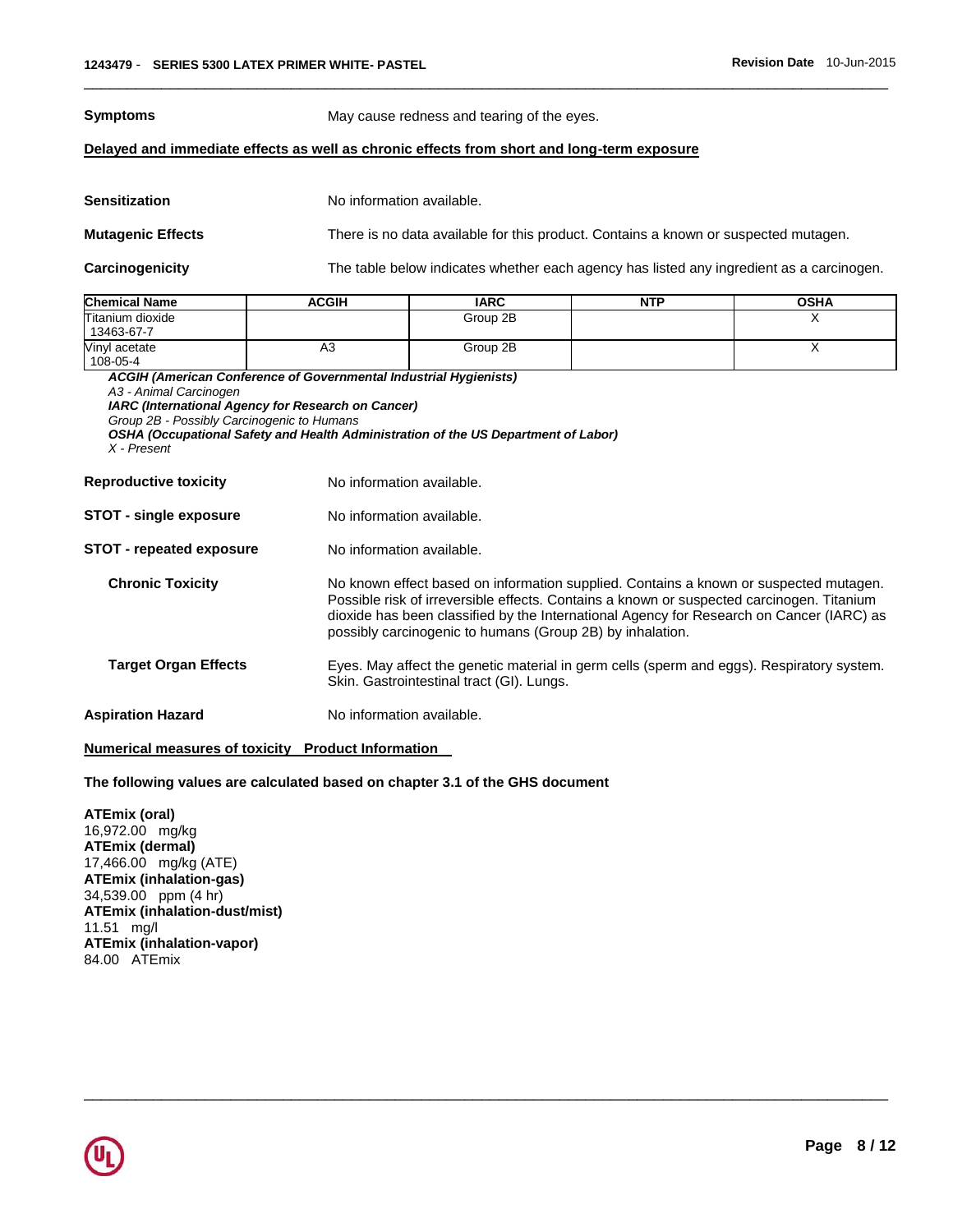# **12. ECOLOGICAL INFORMATION**

\_\_\_\_\_\_\_\_\_\_\_\_\_\_\_\_\_\_\_\_\_\_\_\_\_\_\_\_\_\_\_\_\_\_\_\_\_\_\_\_\_\_\_\_\_\_\_\_\_\_\_\_\_\_\_\_\_\_\_\_\_\_\_\_\_\_\_\_\_\_\_\_\_\_\_\_\_\_\_\_\_\_\_\_\_\_\_\_\_\_\_\_\_

### **Ecotoxicity**

The environmental impact of this product has not been fully investigated.

| <b>Chemical Name</b> | <b>Toxicity to Algae</b> | <b>Toxicity to Fish</b>   | <b>Toxicity to</b><br><b>Microorganisms</b> | Daphnia Magna (Water<br>Flea) |
|----------------------|--------------------------|---------------------------|---------------------------------------------|-------------------------------|
| Vinyl acetate        |                          | 96h LC50: $= 14$ mg/L     | $EC50 = 2080$ mg/L 5 min                    | 24h EC50: = 52 mg/L           |
| 108-05-4             |                          | (Pimephales promelas) 96h |                                             |                               |
|                      |                          | LC50: 15.04 - 21.54 mg/L  |                                             |                               |
|                      |                          | (Lepomis macrochirus) 96h |                                             |                               |
|                      |                          | LC50: 26.1 - 36.63 mg/L   |                                             |                               |
|                      |                          | (Poecilia reticulata)     |                                             |                               |
| Propylene Glycol     | 96h EC50: = 19000 mg/L   | 96h LC50: = $51600$ mg/L  |                                             | 24h EC50: > 10000 mg/L        |
| $57-55-6$            | (Pseudokirchneriella     | (Oncorhynchus mykiss) 96h |                                             | 48h EC50: > 1000 mg/L         |
|                      | subcapitata)             | $LC50: 41 - 47 mL/L$      |                                             |                               |
|                      |                          | (Oncorhynchus mykiss) 96h |                                             |                               |
|                      |                          | $LC50: = 51400$ mg/L      |                                             |                               |
|                      |                          | (Pimephales promelas) 96h |                                             |                               |
|                      |                          | $LC50: = 710$ mg/L        |                                             |                               |
|                      |                          | (Pimephales promelas)     |                                             |                               |

### **Persistence and Degradability**

No information available.

### **Bioaccumulation**

| Chemical N.<br>' Name | <b>LOC</b><br>Pow |
|-----------------------|-------------------|
| √invl<br>acetate      | -72<br>∪.≀ა       |
| 108-05-4<br>.         |                   |

### **Other adverse effects**

No information available.

# **13. DISPOSAL CONSIDERATIONS**

# **Waste treatment methods**

| Disposal methods              | This material, as supplied, is not a hazardous waste according to Federal regulations (40<br>CFR 261). This material could become a hazardous waste if it is mixed with or otherwise<br>comes in contact with a hazardous waste, if chemical additions are made to this material, or<br>if the material is processed or otherwise altered. Consult 40 CFR 261 to determine whether<br>the altered material is a hazardous waste. Consult the appropriate state, regional, or local<br>regulations for additional requirements. |
|-------------------------------|--------------------------------------------------------------------------------------------------------------------------------------------------------------------------------------------------------------------------------------------------------------------------------------------------------------------------------------------------------------------------------------------------------------------------------------------------------------------------------------------------------------------------------|
| <b>Contaminated Packaging</b> | Dispose of contents/containers in accordance with local regulations.                                                                                                                                                                                                                                                                                                                                                                                                                                                           |

### **California Hazardous Waste Codes** 331

This product contains one or more substances that are listed with the State of California as a hazardous waste.

| <b>Name</b>             | zardous Waste<br>California<br>Ha |
|-------------------------|-----------------------------------|
| ∕inv<br>etate<br>$\sim$ | Toxic                             |
| 108-05-4                | lanitable                         |

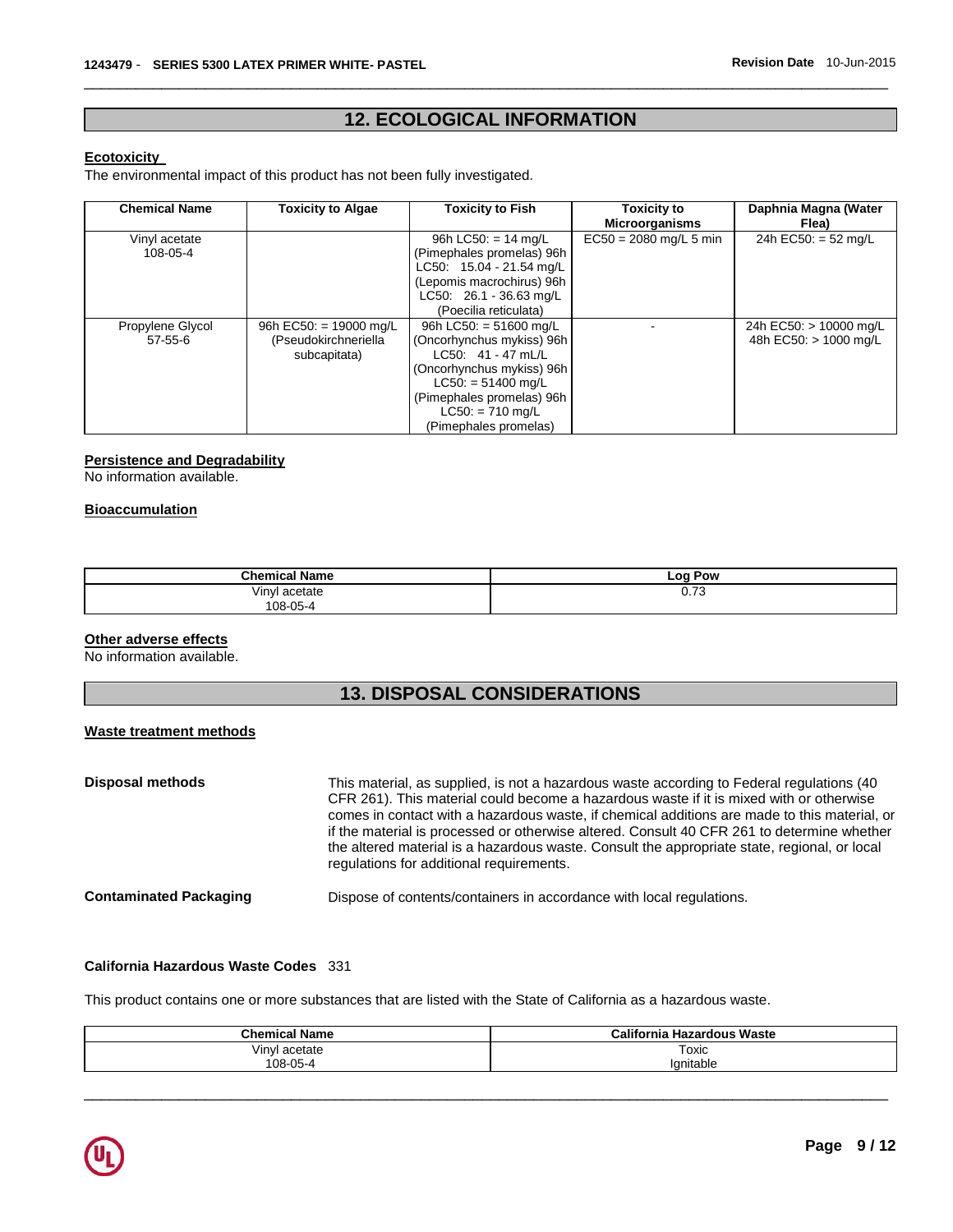# **14. TRANSPORT INFORMATION**

\_\_\_\_\_\_\_\_\_\_\_\_\_\_\_\_\_\_\_\_\_\_\_\_\_\_\_\_\_\_\_\_\_\_\_\_\_\_\_\_\_\_\_\_\_\_\_\_\_\_\_\_\_\_\_\_\_\_\_\_\_\_\_\_\_\_\_\_\_\_\_\_\_\_\_\_\_\_\_\_\_\_\_\_\_\_\_\_\_\_\_\_\_

| <b>International Inventories</b>                                  |                                                     |
|-------------------------------------------------------------------|-----------------------------------------------------|
|                                                                   | <b>15. REGULATORY INFORMATION</b>                   |
| ADN                                                               | Not regulated                                       |
| ADR                                                               | Not regulated                                       |
| <b>RID</b>                                                        | Not regulated                                       |
| <b>IMDG/IMO</b><br><b>Hazard Class</b>                            | Not regulated<br>N/A                                |
| <b>IATA</b><br><b>Proper Shipping Name</b><br><b>Hazard Class</b> | Not regulated<br>NON REGULATED<br>N/A               |
| <b>ICAO</b>                                                       | Not regulated                                       |
| MEX                                                               | Not regulated                                       |
| <u>TDG </u>                                                       | Not regulated                                       |
| <b>DOT</b><br><b>Proper Shipping Name</b><br><b>Hazard Class</b>  | <b>NOT REGULATED</b><br><b>NON REGULATED</b><br>N/A |

TSCA Complies DSL All components are listed either on the DSL or NDSL.

**TSCA** - United States Toxic Substances Control Act Section 8(b) Inventory **DSL/NDSL** - Canadian Domestic Substances List/Non-Domestic Substances List

### **US Federal Regulations**

# **SARA 313**

Section 313 of Title III of the Superfund Amendments and Reauthorization Act of 1986 (SARA). This product contains a chemical or chemicals which are subject to the reporting requirements of the Act and Title 40 of the Code of Federal Regulations, Part 372

| <b>Chemical Name</b>                  | <b>CAS No</b> | Weight-% | SARA 313 - Threshold<br>Values % |
|---------------------------------------|---------------|----------|----------------------------------|
| Vinyl acetate - 108-05-4              | 108-05-4      | $5 - 10$ | 0.1                              |
| <b>SARA 311/312 Hazard Categories</b> |               |          |                                  |
| <b>Acute Health Hazard</b>            | Yes           |          |                                  |
| <b>Chronic Health Hazard</b>          | Yes           |          |                                  |
| <b>Fire Hazard</b>                    | No.           |          |                                  |
| Sudden release of pressure hazard     | No.           |          |                                  |
| <b>Reactive Hazard</b>                | No.           |          |                                  |

# **CWA (Clean Water Act)**

This product contains the following substances which are regulated pollutants pursuant to the Clean Water Act (40 CFR 122.21 and 40 CFR 122.42)

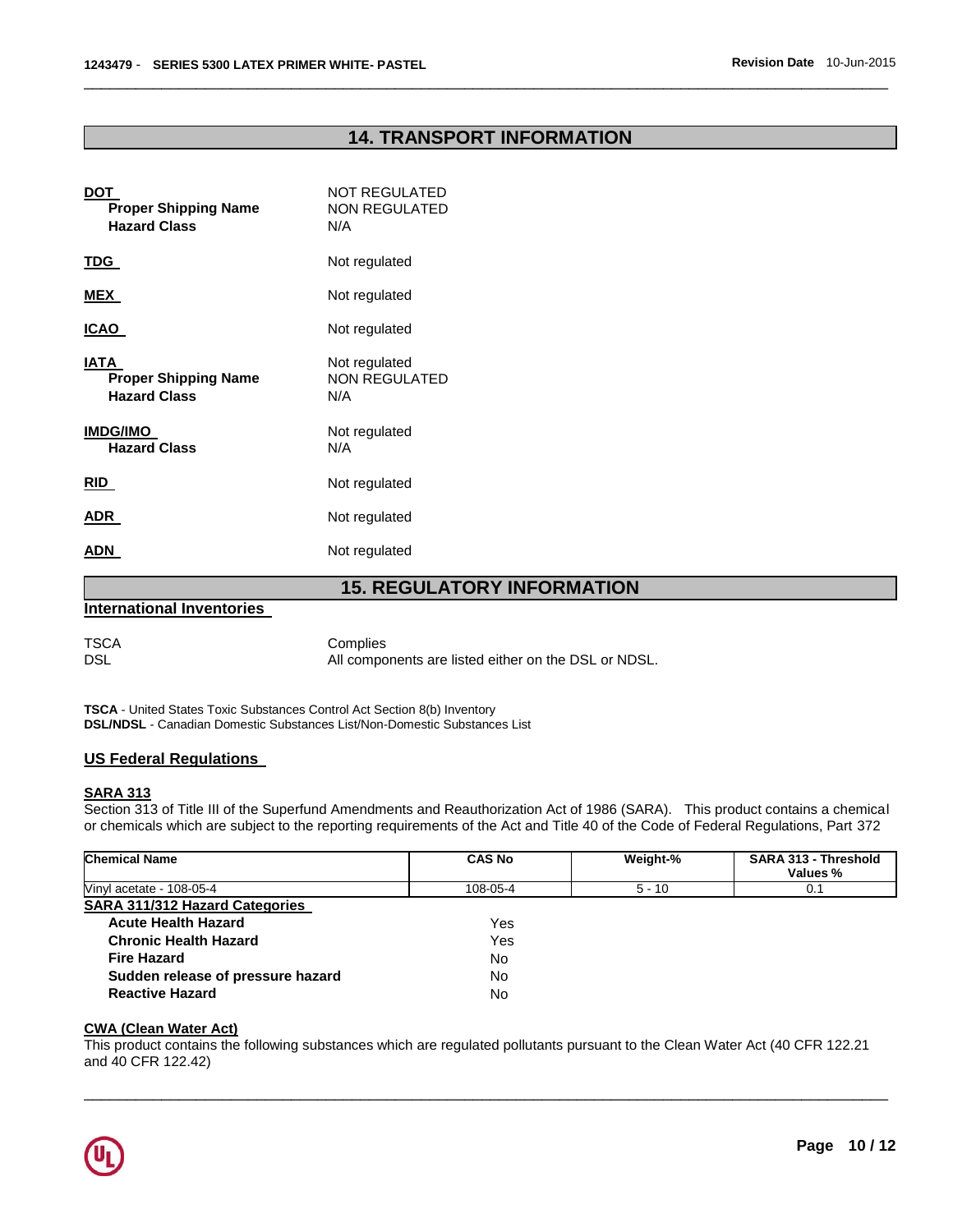| <b>Chemical Name</b>      | <b>CWA - Reportable</b><br>Quantities | <b>CWA - Toxic Pollutants</b> | <b>CWA - Priority Pollutants</b> | <b>CWA - Hazardous</b><br><b>Substances</b> |
|---------------------------|---------------------------------------|-------------------------------|----------------------------------|---------------------------------------------|
| Vinvl acetate<br>108-05-4 | 5000 lb                               |                               |                                  |                                             |

\_\_\_\_\_\_\_\_\_\_\_\_\_\_\_\_\_\_\_\_\_\_\_\_\_\_\_\_\_\_\_\_\_\_\_\_\_\_\_\_\_\_\_\_\_\_\_\_\_\_\_\_\_\_\_\_\_\_\_\_\_\_\_\_\_\_\_\_\_\_\_\_\_\_\_\_\_\_\_\_\_\_\_\_\_\_\_\_\_\_\_\_\_

# **CERCLA**

This material, as supplied, contains one or more substances regulated as a hazardous substance under the Comprehensive Environmental Response Compensation and Liability Act (CERCLA) (40 CFR 302)

| <b>Chemical Name</b>                                                                                                                                                                                                                                                                                                               | <b>Hazardous Substances RQs</b> | <b>Extremely Hazardous Substances</b><br><b>RQs</b> | RQ                                         |
|------------------------------------------------------------------------------------------------------------------------------------------------------------------------------------------------------------------------------------------------------------------------------------------------------------------------------------|---------------------------------|-----------------------------------------------------|--------------------------------------------|
| Vinyl acetate<br>108-05-4                                                                                                                                                                                                                                                                                                          | 5000 lb                         | 5000 lb                                             | RQ 5000 lb final RQ<br>RQ 2270 kg final RQ |
| $\mathbf{H}$ $\mathbf{A}$ $\mathbf{A}$ $\mathbf{A}$ $\mathbf{B}$ $\mathbf{A}$ $\mathbf{A}$ $\mathbf{A}$ $\mathbf{A}$ $\mathbf{A}$ $\mathbf{A}$ $\mathbf{A}$ $\mathbf{A}$ $\mathbf{A}$ $\mathbf{A}$ $\mathbf{A}$ $\mathbf{A}$ $\mathbf{A}$ $\mathbf{A}$ $\mathbf{A}$ $\mathbf{A}$ $\mathbf{A}$ $\mathbf{A}$ $\mathbf{A}$ $\mathbf{$ |                                 |                                                     |                                            |

# **US State Regulations**

### **California Proposition 65**

This product contains the following Proposition 65 chemicals.

| <b>Chemical Name</b>                       | <b>California Proposition 65</b> |
|--------------------------------------------|----------------------------------|
| Titanium dioxide - 1<br>13463-67-7         | Carcinoɑen                       |
| Formaldehvde - 50-00-0                     | Carcinogen                       |
| <b>ILO OLIL Blubs to Vacco Boundarious</b> |                                  |

#### **U.S. State Right-to-Know Regulations**

| <b>Chemical Name</b>          | <b>New Jersey</b> | <b>Massachusetts</b> | Pennsylvania | Rhode Island | <b>Illinois</b> |
|-------------------------------|-------------------|----------------------|--------------|--------------|-----------------|
| Limestone                     | ⋏                 |                      | ⋏            |              |                 |
| 1317-65-3                     |                   |                      |              |              |                 |
| Kaolin                        | х                 |                      | Х            |              |                 |
| 1332-58-7                     |                   |                      |              |              |                 |
| Titanium dioxide              |                   |                      |              |              |                 |
| 13463-67-7                    |                   |                      |              |              |                 |
| Vinyl acetate                 | х                 |                      | х            | х            | х               |
| 108-05-4                      |                   |                      |              |              |                 |
| <b>Hydrous Alum Silicates</b> |                   |                      | Χ            |              |                 |
| 1332-58-7                     |                   |                      |              |              |                 |
| Propylene Glycol              | Χ                 |                      | X            |              |                 |
| $57 - 55 - 6$                 |                   |                      |              |              |                 |

# **International Regulations**

# **Mexico**

.

# **National occupational exposure limits**

| <b>Component</b>                                  | <b>Carcinogen Status</b> | <b>Exposure Limits</b>                |
|---------------------------------------------------|--------------------------|---------------------------------------|
| Limestone                                         |                          | Mexico: TWA= $10 \text{ mg/m}^3$      |
| 1317-65-3 (10 - 30)                               |                          | Mexico: $STEL = 20$ mg/m <sup>3</sup> |
| Titanium dioxide                                  |                          | Mexico: TWA= $10 \text{ mg/m}^3$      |
| 13463-67-7 (5 - 10)                               |                          | Mexico: STEL= $20 \text{ mg/m}^3$     |
| Kaolin                                            |                          | Mexico: TWA= $10 \text{ mg/m}^3$      |
| $1332 - 58 - 7 (5 - 10)$                          |                          | Mexico: $STEL = 20$ mg/m <sup>3</sup> |
| Vinyl acetate                                     | A <sub>3</sub>           | Mexico: TWA 10 ppm                    |
| $108-05-4(5-10)$                                  |                          | Mexico: TWA 30 mg/m <sup>3</sup>      |
|                                                   |                          | Mexico: STEL 20 ppm                   |
|                                                   |                          | Mexico: STEL 60 mg/m <sup>3</sup>     |
| <b>Hydrous Alum Silicates</b>                     |                          | Mexico: TWA 10 mg/m <sup>3</sup>      |
| $1332 - 58 - 7(1 - 5)$                            |                          | Mexico: STEL 20 mg/m <sup>3</sup>     |
| Mineral Spirits (Rule 66)                         |                          | Mexico: TWA 100 ppm                   |
| $8052 - 41 - 3(0.1 - 1)$                          |                          | Mexico: TWA 523 mg/m <sup>3</sup>     |
|                                                   |                          | Mexico: STEL 200 ppm                  |
| $\cdots$ $\sim$ $\cdots$<br>$\sim$<br>$\cdot$ $-$ |                          | Mexico: STEL 1050 mg/m <sup>3</sup>   |

\_\_\_\_\_\_\_\_\_\_\_\_\_\_\_\_\_\_\_\_\_\_\_\_\_\_\_\_\_\_\_\_\_\_\_\_\_\_\_\_\_\_\_\_\_\_\_\_\_\_\_\_\_\_\_\_\_\_\_\_\_\_\_\_\_\_\_\_\_\_\_\_\_\_\_\_\_\_\_\_\_\_\_\_\_\_\_\_\_\_\_\_\_

*Mexico - Occupational Exposure Limits - Carcinogens A3 - Confirmed Animal Carcinogen*